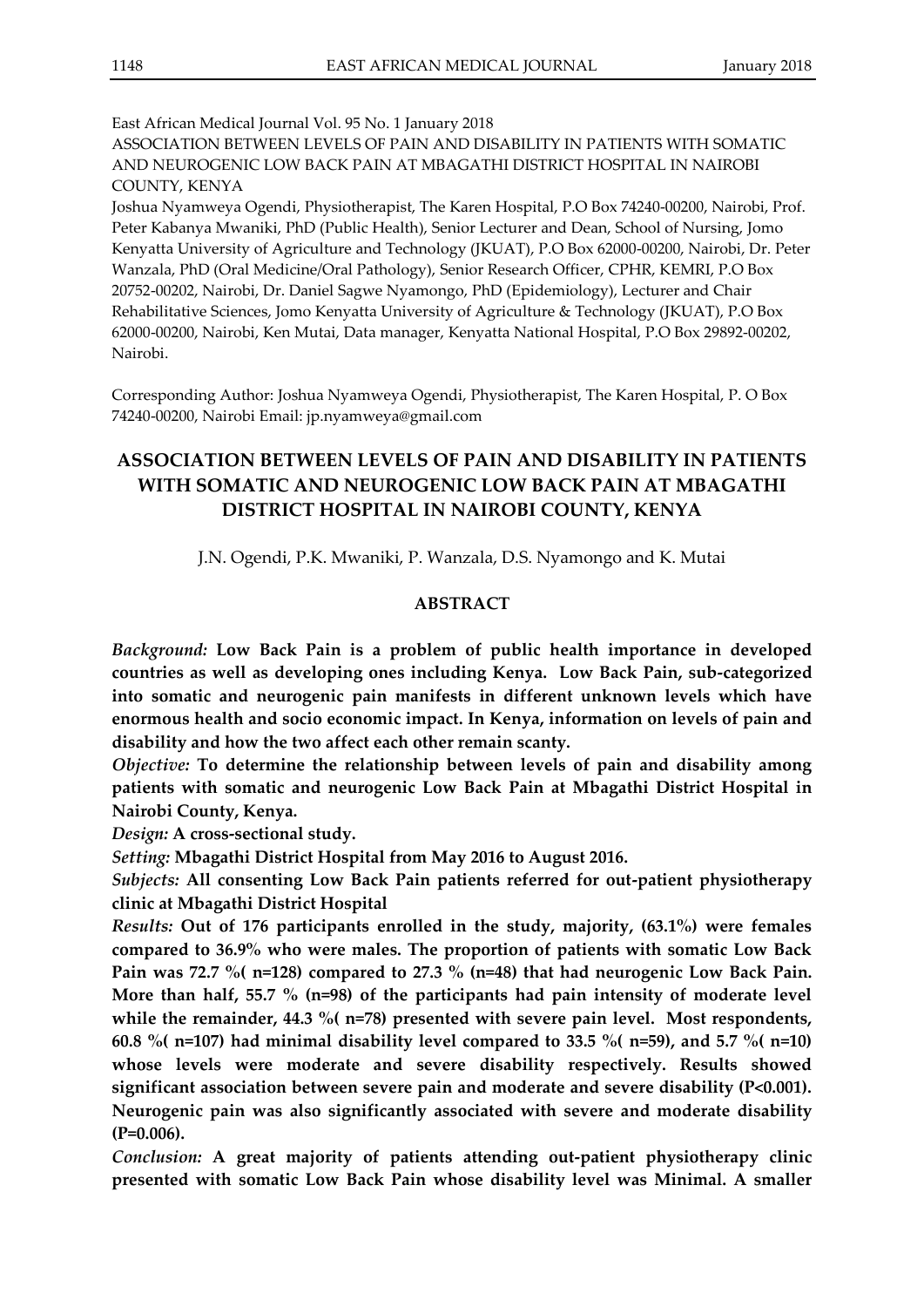**proportion of patients with neurogenic Low Back Pain had moderate and severe disability. Neurogenic pain posed the highest risk of moderate and severe disability.**

#### **INTRODUCTION**

Low back pain is pain, muscle tension, or stiffness localized below the costal margin and above the inferior gluteal folds, with or without sciatica, and is defined as chronic when it persists for 12 weeks or more (1). It is categorized into two types, namely somatic and neurogenic pain. Low Back Pain is one of the most common health problems affecting people (2).It has been found to be a global health dilemma affecting the global economic, social and public health sectors thus increasing and incurring billions of dollars in medical expenditure each year (3).

It is one of the leading causes of physical limitation in the USA and a chief source of incapacitation, suffering and expenses, the medical costs exceeding \$24 billion in 1990 (4). It is the main source of temporary disability affecting population aged below 45 years (5). In the United States of America (USA) and Australia, Low Back Pain is one of the most common problems treated in the Health care System affecting 2-5% of the population at any one time, 26-27% over any 3 month period and 70-80% over the course of their life time (6, 7, 8, 9). In South Africa 80% of the workforce suffers from severe discomfort and disability due to Low Back Pain at some point in their working life (10).

Studies show unexplained and large variations in diagnostic tests and evaluation (1, 11). The 2010 Global Burden of Disease Study ranked low back pain as the condition with the highest number of years lived with disability (YLDs) and sixth in terms of disability-adjusted life years (DALYs) (12,13). Factors found to be associated with neuropathic pain which comprises of 20-35% include older age, female sex, manual occupation, being unable to work, living in a rural area or council-rented accommodation, and lower educational attainment (14).

A study on self-reported pain and disability outcomes showed a significant association between pain and disability and that disability was predicted by sex, pain intensity and leg pain (15). Patients with pain referral to the legs were more severely affected than those whose pain was localized and patients with signs of nerve involvement were the ones most severely affected (16). In Kenya, literature on similar study is scanty.

#### **MATERIALS AND METHODS**

This was a cross sectional study design of 176 patients with Low Back Pain with or without leg pain attending physiotherapy clinic at Mbagathi District Hospital in Nairobi County. Patients who were below 18 years and those that did not give consent to participate in the study were excluded. Recruitment into the study was done on a daily basis between 8 am and 2pm for three (3) months until the targeted sample size was attained.

*Data Collection Procedure:* Data was collected by two research assistants who were always present at the physiotherapy clinic each day during the study period. Those patients who met the inclusion criteria, aged 18 years and above and had given consent to participate, were recruited into the study. A record of all patients with Low Back Pain attending the clinic was kept by principal investigator or the research assistants. Each study participant was identified by a subject identifier number corresponding to the questionnaire. A researcher-administered questionnaire was used to capture information on selected socio-demographic factors while the Selfcomplete Leeds Assessment of Neuropathic symptoms and Signs(S-LANSS) and Oswestry Disability Index(ODI) were used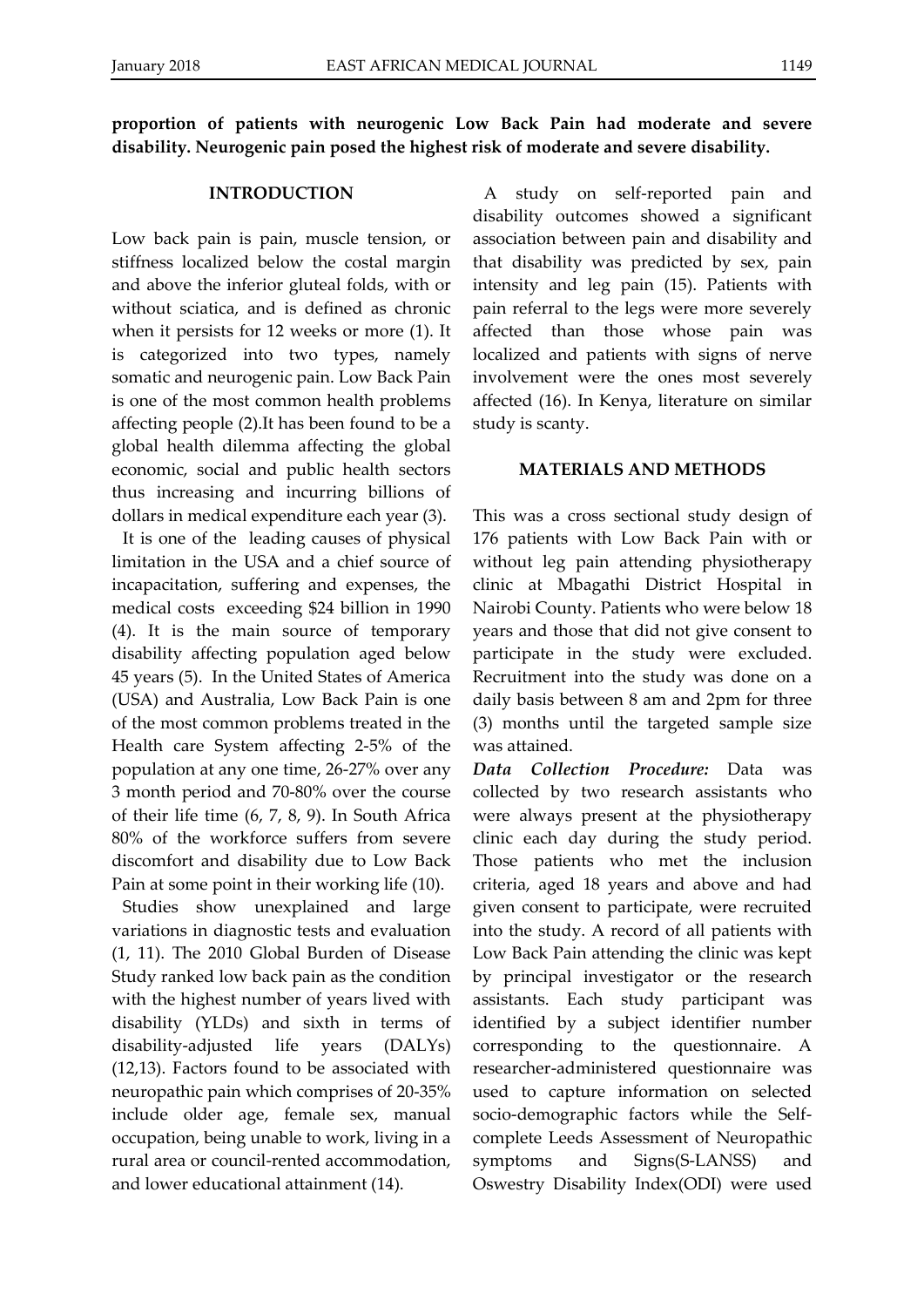to capture data on levels of pain and disability respectively. All the study participants were interviewed until the sample size was attained in readiness for analysis.

*Data management and analysis:* All filled questionnaires were counterchecked to ensure that all were completed well and to check if there were any missing information. The completed questionnaires were then kept and locked in a secured place to ensure privacy and confidentiality of the participants. Data was entered into Microsoft excel and double data entry was carried out so as to validate the study variables. Once the validation was completed, the data was exported into a Statistical Package for Social Sciences (SPSSversion 19.0) for statistical analysis. The results were presented in proportions and tables. Associations between pain and disability was done using odds ratios (OR) and P-values. P-values  $\leq 0.05$  were considered significant.

*Ethical consideration:* Approval to carry out the study was sought from the University of Nairobi-Kenyatta National Hospital ethics review committee and Mbagathi District Hospital. A written informed consent was obtained from all participants. The study participants were interviewed in the private treatment rooms for privacy and confidentiality.

# **RESULTS**

A total of 176 participants with Low Back Pain were recruited into the study. Out of 176 patients, majority, 63.1 %( n= 111) were females while the males comprised of 36.9 %  $($  n=65). The median age was 40 years, (IQR) 32-48 years. Less than half, 34.1 %( n=60) of the participants were aged between 30-39 years. The most majority of the participants, 95.5 %( n=168) were Christians. Out of the 176 participants, majority, 75.6 %( n=133) were married and the remainder comprised of those that were never married, 22.7 %( n=40), divorced, 1.1 %( n=2) and widowed, 0.6 %( n=1). (Table 1)

**Table 1: Socio-demographic characteristics of the respondents**

| Variable  | Frequency (%)                     |
|-----------|-----------------------------------|
|           |                                   |
| Gender    |                                   |
| Male      | 65 (36.9)                         |
| Female    | 111(63.1)                         |
|           |                                   |
| Age group | 40(32-48)Median age in years(IQR) |
| 18-29     | 26 (14.8)                         |
| 30-39     | 60(34.1)                          |
| 40-49     | 47 (26.7)                         |
| 50-59     | 25 (14.2)                         |
| $\geq 60$ | 18(10.2)                          |
| Religion  |                                   |
| Christian | 168 (95.5)                        |
| Muslim    | 8(4.5)                            |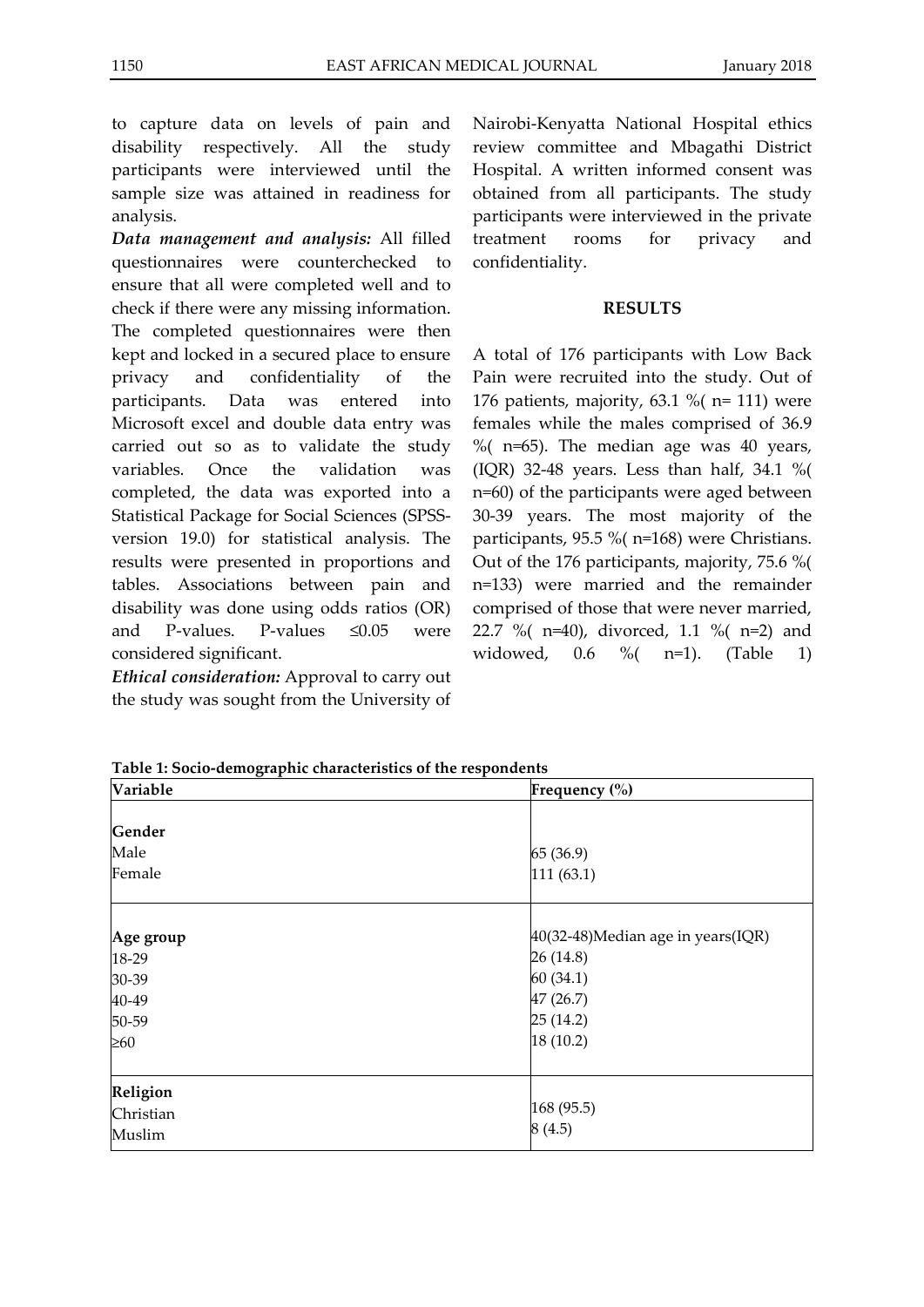| <b>Marital</b> status    |            |
|--------------------------|------------|
| Never married            | 40 (22.7)  |
| Divorced                 | 2(1.1)     |
| widowed                  | 1(0.6)     |
| Married                  | 133 (75.6) |
| <b>Employment status</b> |            |
| Not working              | 16(9.1)    |
| Informal employment      | 97(55.1)   |
| Formal employment        | 63(35.8)   |
| Income                   |            |
| $<$ 10,000               | 31 (17.6)  |
| 10,000-19,999            | 52 (29.5)  |
| 20,000-29,999            | 50 (28.4)  |
| 30,000-39,999            | 25(14.2)   |
| 40,000-49,999            | 15(8.5)    |
| ≥50,000                  | 3(1.7)     |
| <b>Education status</b>  |            |
| Primary education        | 22(12.5)   |
| Post-secondary education | 154 (87.5) |

**Pain type, Pain Intensity and disability levels in patients with Low Back Pain:** The proportion of patients with somatic Low Back Pain was 72.7 %( n=128) compared to 27.3 % (n=48) that had neurogenic Low Back Pain. More than half, 55.7 %( n=98) of the participants had pain intensity of

moderate level while the remainder, 44.3 %( n=78) presented with severe pain level. Most respondents, 60.8 %( n=107) had minimal Low Back Pain disability compared to 33.5 %( n=59), and 5.7 %( n=10) whose levels were moderate and severe disability respectively (Table 2).

**Table 2: Pain type, pain intensity and the levels of disability in patients with Low Back Pain**

| Variable         | Frequency $(\% )$ |
|------------------|-------------------|
| Pain type        |                   |
| Somatic          | 128(72.7)         |
| Neurogenic       | 48 (27.3)         |
| Pain intensity   |                   |
| Moderate         | 98 (55.7)         |
| Severe           | 78 (44.3)         |
| Disability level |                   |
| Minimal          | 107 (60.8)        |
| Moderate         | 59 (33.5)         |
| Severe           | 10(5.7)           |
|                  |                   |

**Association between pain intensity and levels of disability:** Majority of participants with severe pain, 70.5 %( n=55) had severe and moderate disability compared to 29.5% who had minimal disability. Out of ninetyeight respondents with moderate pain, 85.7

%( n=84) had minimal disability compared to 14.3% that had severe and moderate disability. This test revealed that severe pain (OR=14.3; 95%CI: 6.8-30.2; p<0.001) was significantly associated with severe and moderate disability (Table 3).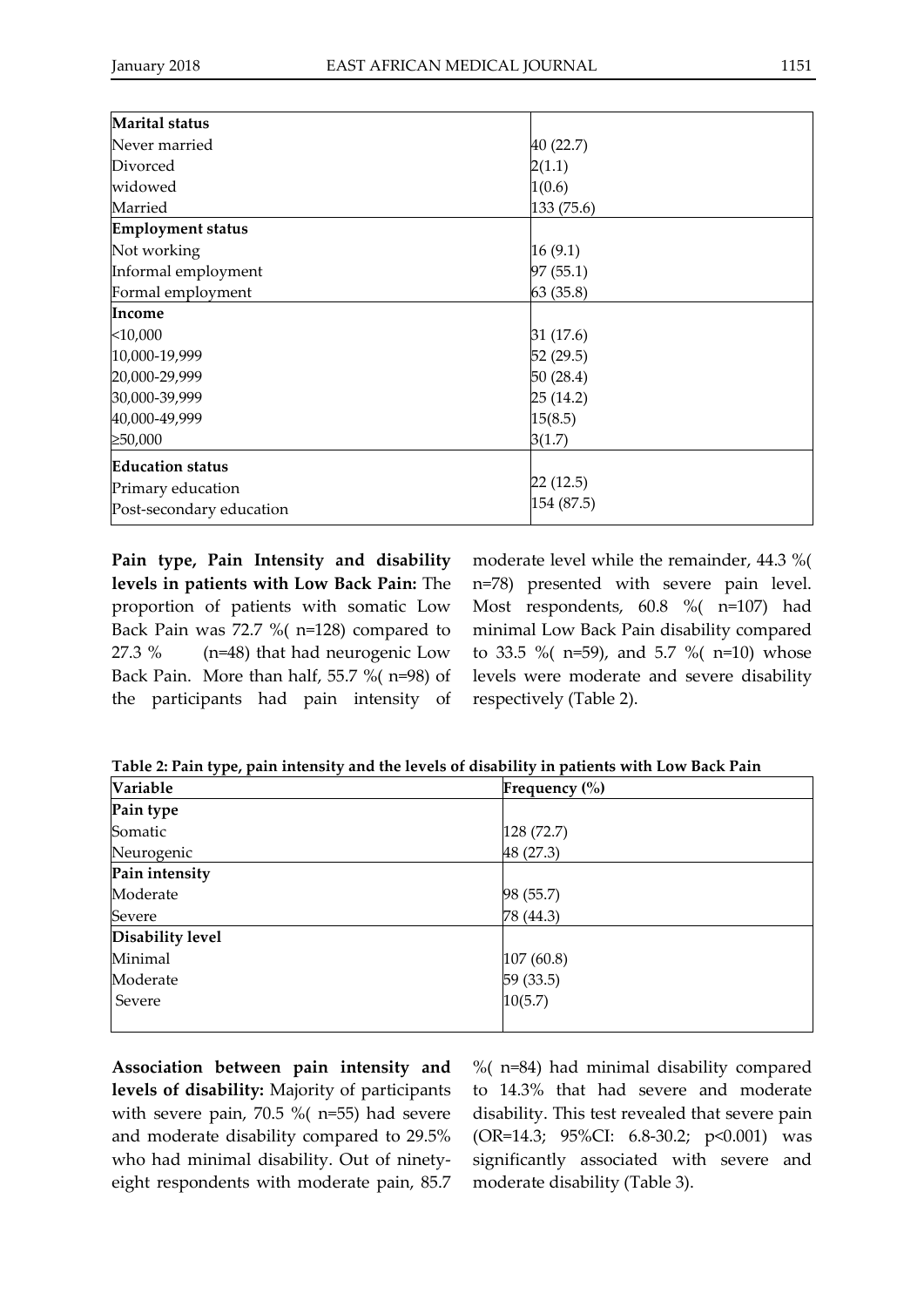| <b>Variable</b> | Level of disability                |           | <b>OR (95% CI)</b> | P value    |
|-----------------|------------------------------------|-----------|--------------------|------------|
|                 | <b>Severe and moderate Minimal</b> |           |                    |            |
| Pain intensity  |                                    |           |                    |            |
| Moderate        | 14 (14.3)                          | 84 (85.7) | 1.0                |            |
| Severe          | 55 (70.5)                          | 23(29.5)  | $14.3(6.8-30.2)$   | $< 0.001*$ |

**Table 3: Relationship between pain intensity and the level of disability**

**\*significant p≤0.05**

**Pain type and level of disability:** Neurogenic pain was significantly (p<0.001, OR=20.9) associated with moderate and severe disability as shown in Table 4.

> 100 (78.1) 7 (14.6)

| Disability level |         | <b>OR (95% CI)</b> | P value |
|------------------|---------|--------------------|---------|
| Severe and       | Minimal |                    |         |
| moderate         |         |                    |         |

**Table 4: Association between pain type and levels of disability**

28 (21.9) 41 (85.4)

**\*Significant p≤0.05**

**Pain type** Somatic Neurogenic

**Association between pain type and disability level stratified by sociodemographic characteristics:** This analysis was carried out to control for confounding and this was done for the selected sociodemographic characteristics. In gender, neurogenic pain in both male and female had a significant association with severe and moderate disability (p<0.001) but the 95%CI were overlapping.

In age groups apart from ≥60 years being marginally significant (p>0.058), the rest were statistically significant (p<0.05) in neurogenic pain with severe and moderate disability level though the strata were also overlapping. Being 30-39 years old revealed a higher risk (OR=33) of severe and moderate disability in patients with neurogenic pain compared to somatic pain. Other strata that were significant are religion (Christians), Marital status (married and unmarried), employment status (informal and formal), all income categories, and post- secondary education were statistically significant (P<0.05) and therefore associated with severe and moderate level of disability. In this analysis neurogenic pain was consistently significant (Table 5).

20.9 (8.5-51.7) **<0.001\***

1.0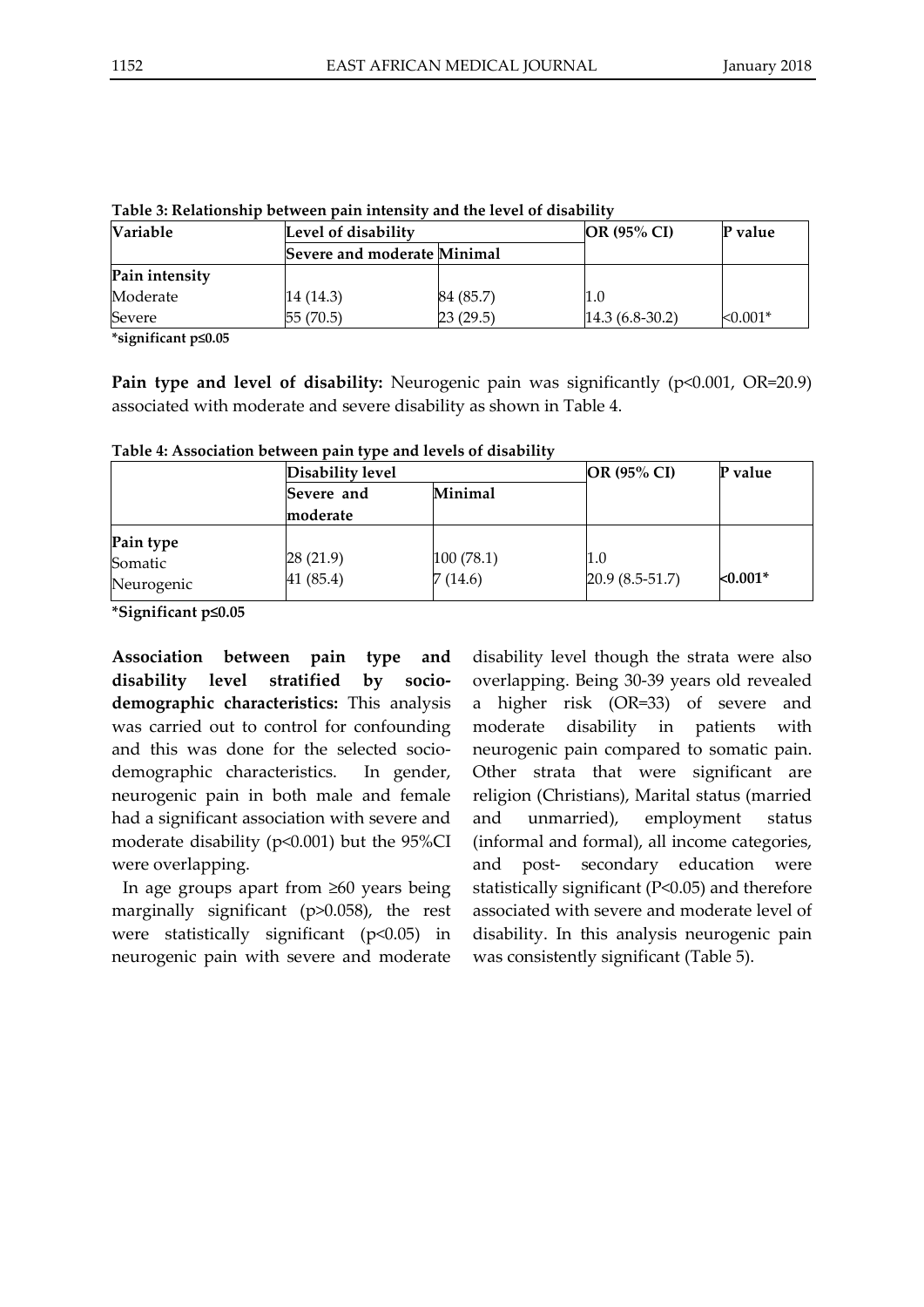| Variable   |             | Disability level<br>Pain type |               |              | OR (95%       | Fisher's   | Mantel-           |              |  |
|------------|-------------|-------------------------------|---------------|--------------|---------------|------------|-------------------|--------------|--|
|            |             |                               |               |              | CI            | Exact      | Haenszel test     |              |  |
|            |             |                               | <b>Severe</b> | Minimal      |               | test       | <b>OR</b>         | $\mathbf{P}$ |  |
|            |             |                               | and           |              |               | P value    | (95%              | value        |  |
|            |             |                               | moderate      |              |               |            | CI                |              |  |
| Gender     | Male        | Somatic                       | 9(18.4)       | 40 (81.6)    | 1.0           |            |                   |              |  |
|            |             | Neurogenic                    | 13 (81.3)     | 3(18.8)      | 19.3 (4.5-    | $< 0.001*$ |                   |              |  |
|            |             |                               |               |              | 82.0)         |            | 21.0              |              |  |
|            | Female      | Somatic                       | 19(24.1)      | 60 (75.9)    | $1.0\,$       |            | $(8.5 -$          | $< 0.001*$   |  |
|            |             | Neurogenic                    | 28 (87.5)     | 4(12.5)      | 22.1 (6.9-    | $< 0.001*$ | 52.3)             |              |  |
|            |             |                               |               |              | 71.1)         |            |                   |              |  |
| Age group  | 18-39       | Somatic                       | 12(19.0)      | 51 $(81.0)$  | 1.0           |            |                   |              |  |
|            |             | Neurogenic                    | 20 (87.0)     | 3(13.0)      | 28.3 (7.2-    | $< 0.001*$ |                   |              |  |
|            |             |                               |               |              | 111.1)        |            |                   |              |  |
|            | 40-59       | Somatic                       | 13(23.6)      | 42 (76.4)    | $1.0\,$       |            | 20.6              |              |  |
|            |             | Neurogenic                    | 15 (88.2)     | 2(11.8)      | 24.2 (4.9-    | $< 0.001*$ | $(8.2 -$          | $0.001*$     |  |
|            |             |                               |               |              | 120.2)        |            | 51.8)             |              |  |
|            | $\geq 60$   | Somatic                       | 3(30.0)       | 7(70.0)      | $1.0\,$       |            |                   |              |  |
|            |             | Neurogenic                    | 6(75.0)       | 2(25.0)      | $7.0(0.9 -$   | 0.069      |                   |              |  |
|            |             |                               |               |              | 56.9)         |            |                   |              |  |
| Religion   | Christian   | Somatic                       | 25(20.7)      | 96 (79.3)    | 1.0           |            |                   |              |  |
|            |             | Neurogenic                    | 40(85.1)      | 7(14.9)      | 21.9 (8.8-    | $< 0.001*$ | 22.4              |              |  |
|            |             |                               |               |              | 54.8)         |            | $(8.6 -$          | $< 0.001*$   |  |
|            | Muslim      | Somatic                       | 3(42.9)       | 4(57.1)      |               |            | 56.2)             |              |  |
|            |             | Neurogenic                    | 1(100.0)      | $\mathbf{0}$ |               | 0.285      |                   |              |  |
| Marital    | Not married | Somatic                       | 8(25.8)       | 23 (74.2)    | $1.0\,$       |            |                   |              |  |
| status     |             | Neurogenic                    | 11 (91.7)     | 1(8.3)       | $31.6(3.5 -$  | $< 0.001*$ |                   |              |  |
|            |             |                               |               |              | 285.3)        |            | 21.4              |              |  |
|            | Married     | Somatic                       | 20(20.6)      | 77 (79.4)    | 1.0           |            | $(8.6 -$          | $< 0.001*$   |  |
|            |             | Neurogenic                    | 30(83.3)      | 6(16.7)      | 19.3 (7.0-    | $< 0.001*$ | 53.2)             |              |  |
|            |             |                               |               |              | 52.6)         |            |                   |              |  |
| Employment | Not working | Somatic                       | 5(35.7)       | 9(64.3)      |               |            |                   |              |  |
| status     |             | Neurogenic                    | 2(100.0)      | $\Omega$     | $\frac{1}{2}$ | 0.086      |                   |              |  |
|            | Informal    | Somatic                       | 16(22.5)      | 55 (77.5)    | $1.0\,$       |            |                   |              |  |
|            | employment  | Neurogenic                    | 22 (84.6)     | 4(15.4)      | 18.9 (5.7-    | $< 0.001*$ | 23.5              | $< 0.001*$   |  |
|            |             |                               |               |              | 62.9)         |            | $(9.2 -$<br>59.7) |              |  |
|            | Formal      | Somatic                       | 7(16.3)       | 36 (83.7)    | $1.0\,$       |            |                   |              |  |
|            | employment  | Neurogenic                    | 17(85.0)      | 3(15.0)      | 29.1 (6.7-    | $< 0.001*$ |                   |              |  |
|            |             |                               |               |              | 126.8)        |            |                   |              |  |
| Income     | >10,000     | Somatic                       | 5(20.0)       | 20(80.0)     | $1.0\,$       |            |                   |              |  |
|            |             | Neurogenic                    | 5(83.3)       | 1(16.7)      | $20.0(1.9-$   | $0.003*$   |                   |              |  |
|            |             |                               |               |              | 211.9)        |            |                   |              |  |
|            | 10,000-     | Somatic                       | 9(23.1)       | 30 (76.9)    | $1.0\,$       |            |                   |              |  |
|            | 19,999      | Neurogenic                    | 11 (84.6)     | 2(15.4)      | 18.3 (3.4-    | $< 0.001*$ | 21.1              |              |  |
|            |             |                               |               |              | 98.4)         |            | $(8.5 -$          | $< 0.001*$   |  |
|            | 20,000-     | Somatic                       | 7(20.0)       | 28 (80.0)    | 1.0           |            | 52.6)             |              |  |
|            | 29,999      | Neurogenic                    | 12(80.0)      | 3(20.0)      | $16.0(3.5-$   | $< 0.001*$ |                   |              |  |
|            |             |                               |               |              | 72.6)         |            |                   |              |  |
|            | 30,000-     | Somatic                       | 7(24.1)       | 22 (75.9)    | $1.0\,$       |            |                   |              |  |
|            | 50,000      | Neurogenic                    | 13 (92.9)     | 1(7.1)       | 40.9 (4.5-    | $< 0.001*$ |                   |              |  |
|            |             |                               |               |              | 370.5)        |            |                   |              |  |
| Education  | Primary     | Somatic                       | 5(27.8)       | 13 (72.2)    |               |            | 22.3              |              |  |
| status     |             | Neurogenic                    | 4(100.0)      | $\mathbf{0}$ | ÷,            | $0.008*$   | $(8.8 -$          | $< 0.001*$   |  |
|            | Post-       | Somatic                       | 23 (20.9)     | 87 (79.1)    | $1.0\,$       |            | 56.1)             |              |  |

|                 |  |  |  |  | Table 5: Association between pain type and disability level stratified by socio-demographic |
|-----------------|--|--|--|--|---------------------------------------------------------------------------------------------|
| characteristics |  |  |  |  |                                                                                             |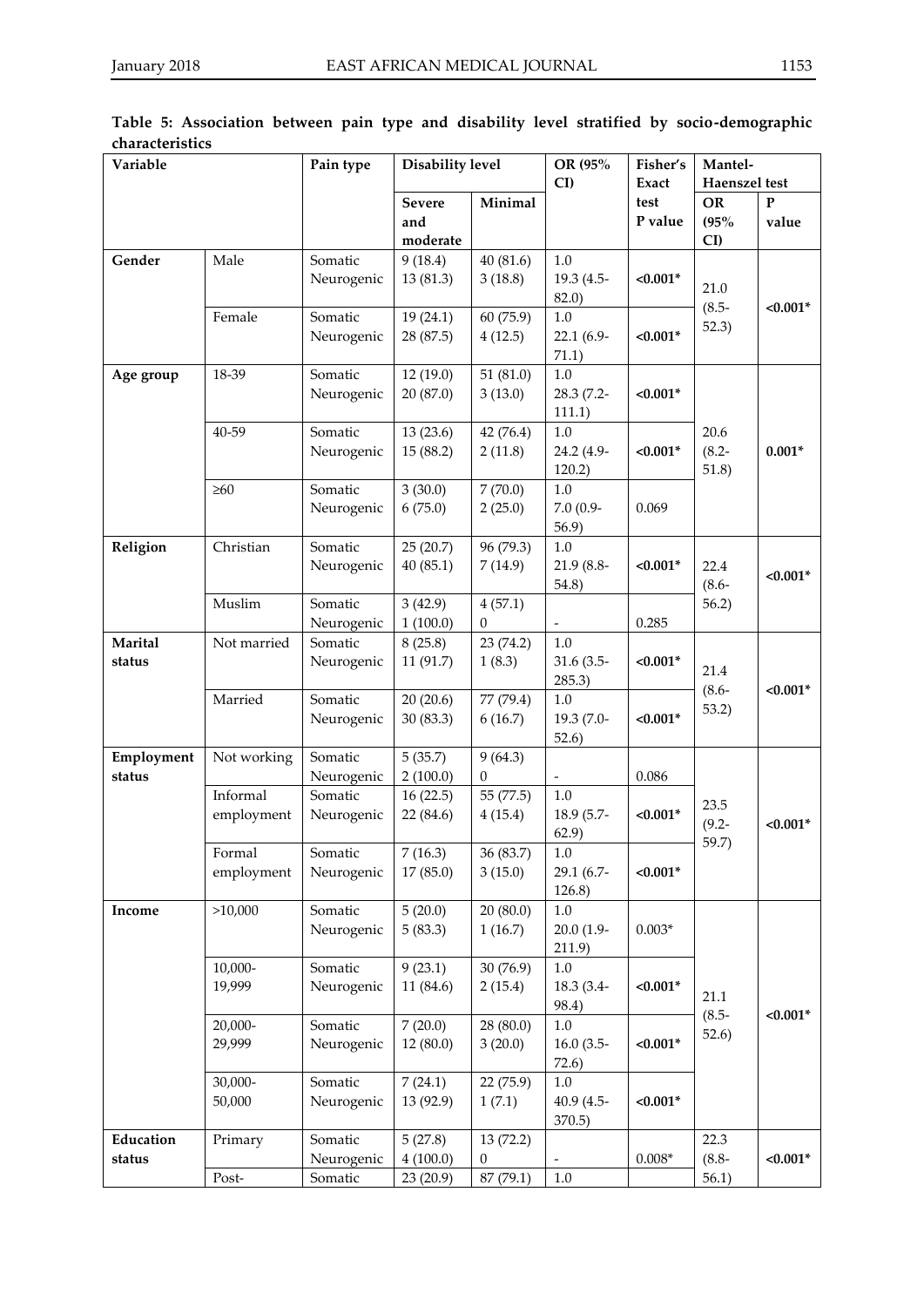| $\sim$ with<br>ser<br>∵onaa | $\sim$ $\sim$ $\sim$ $\sim$ $\sim$ $\sim$<br>veu.<br>.<br>.<br>.<br>____ | $\sim$ $\sim$<br>$\sqrt{2}$<br>. .<br>$\cup$<br>1 J.L | $(1 - \alpha)$<br>روب | $\sqrt{2}$<br>.<br>$\ddot{}$<br>. .<br>. .<br>48.4 | $0.001*$<br>. |  |
|-----------------------------|--------------------------------------------------------------------------|-------------------------------------------------------|-----------------------|----------------------------------------------------|---------------|--|
|                             |                                                                          |                                                       |                       |                                                    |               |  |

**\*significant, p≤0.05**

## **DISCUSSION**

This study sought to determine the levels of pain and disability in patients with somatic and neurogenic low back pain at Mbagathi District Hospital in Nairobi County. Findings from this study indicated majority (72.7%) of the study participants had somatic Low Back Pain compared to 27.3% that had neurogenic Low Back Pain. More than a half (55.7%) reported moderate pain on Visual Analogue Scale (VAS), while less than a half (44.3%) reported severe pain. These findings were similar to studies done on the burden of neuropathic pain which showed that patients with high Neuropathic Pain Scale or Visual Analogue Scale (≥6) reported severe or moderate pain or greater pain intensity (15,16,17,18).

A higher proportion of patients reported minimal disability (60.8%) followed by a small proportion that reported moderate disability (33.5%). The least reported severe disability (5.7 %). These findings were similar to studies that were done in developed countries (19, 20). The differences in proportions could be attributed to pain intensity whereby those that had moderate pain had moderate to minimal disability compared to those that had severe pain. Other factors could be due to differences in races and/tribes, pain thresholds and pain levels may have been controlled.

Results from this study indicated that there exists an association exists between pain intensity (severe pain) and levels of disability (moderate and severe). These findings agreed with a study of Korean adults with a mean age of 40 years (21) which found that the degree of disability from Low Back Pain was influenced by pain intensity. The same study revealed that the degree of disability was reported to be influenced by pain type. This was demonstrated in the risk whereby those patients with severe pain were 14.1 times at risk of suffering severe and moderate disability compared to those that had moderate pain.

In establishing association between pain type and disability level, stratified by sociodemographic factors, neurogenic pain consistently remained the variable with the highest risk of suffering moderate and severe disability in every stratum. The explanation for all participants whose total score was 12 or more, and reported as positive for neurogenic pain was perhaps attributed to presence of peripheral nerve sensitization and central sensitization, high pain intensity and presence of leg pain (15, 16, 22, 23).

Another study on sub-classification of low back-related leg pain showed that those patients who had peripheral nerve sensitization had severe disability compared to those that had central sensitization and denervation (24). Therefore severe and moderate disability group in this study may have been as a result of peripheral nerve sensitization.

In conclusion the study found out that majority of patients attending Mbagathi physiotherapy clinic in Nairobi County were suffering from somatic Low Back Pain whose disability level was minimal. However, the smaller proportion that had neurogenic pain, suffered severe and moderate disability representing greater disability. Consequently, participants with neurogenic LBP pain were at a higher risk of suffering moderate and severe disability compared to those with somatic LBP.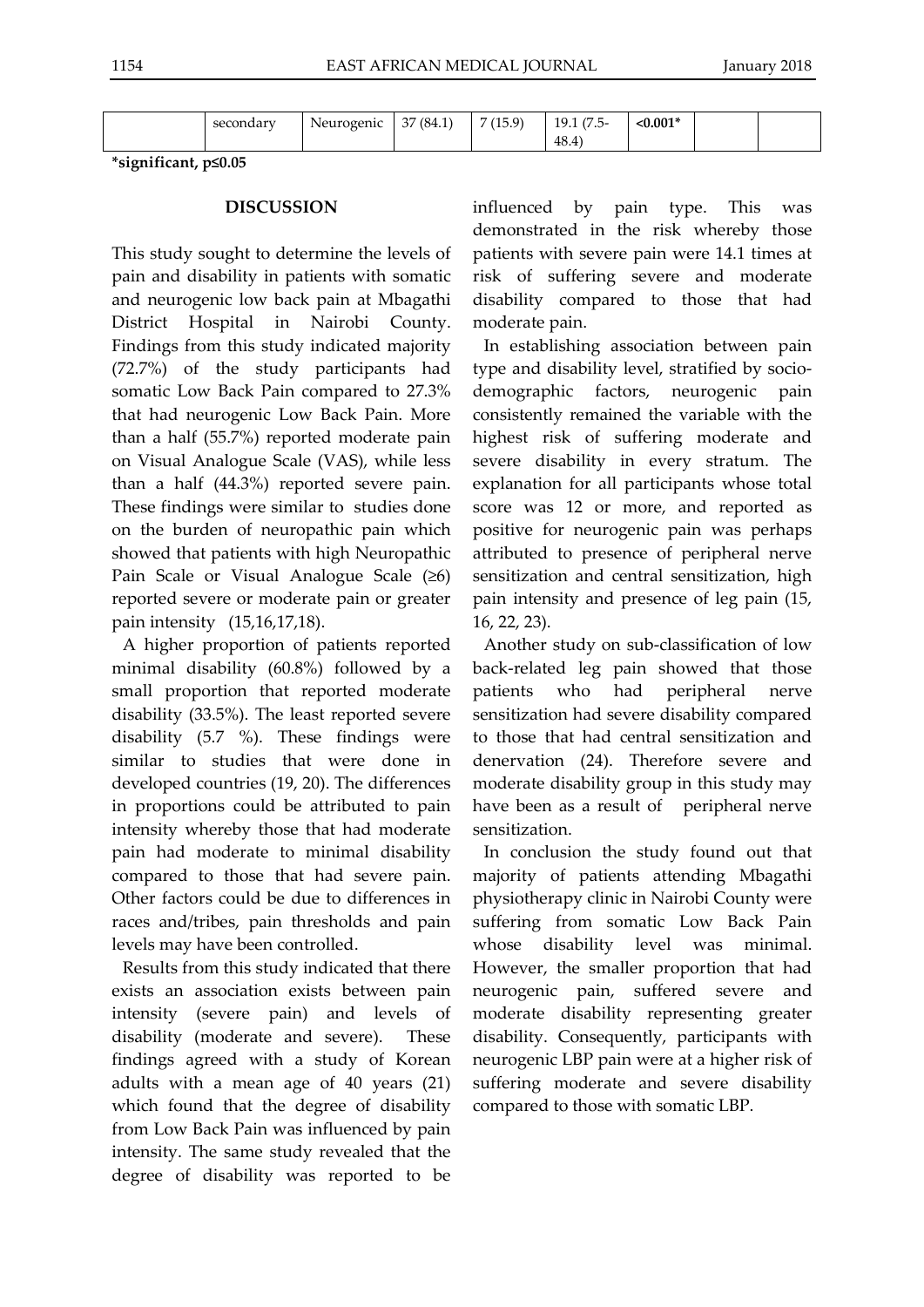#### **ACKNOWLEDGEMENT**

We wish to thank research assistants and study participants for their contributions in this study. We also appreciate Mbagathi District Hospital and Centre for Public Health Research (CPHR) for their approval and clearance to carry out this study.

### **REFERENCES**

- 1. Chou, R. Low back Pain (Chronic): Clinical evidence handbook .American Family Physician. 2011; 84(4):437-438.
- 2. Pawar, P.and Panse, R.Satisfaction of patients with Low back pain in physiotherapy out-patient department. IOSR Journal of Nursing and Health Science. 2015;55-58.
- 3. Louw, Q.A.., Morris, J.N.and Grimmer-Somers, K.The Prevalence of low back pain in Africa: BMC Musculoskeletal Disorders.2007, (8):105 doi: 10.1186/1471- 2474-8-105
- 4. Lahad, A., Malter, A.D., Berg, A.O., and Deyo, R.A.The effectiveness of four interventions for the prevention of LBP. JAMA.1994; 272(16):1286-1292
- 5. Roupa,Z., Vassilopoulos,A., Sotiropoulou, P.,Makrinika, E.,Naula,M.,Faros, E., and Marvaki ,C.The problems of Low Back Pain in nursing staff and its effects on human activities. Health Science Journal.2008 ;( l2):4
- 6. Deyo, R., Mirza S. and Martin, B. Back pain prevalence and visit rates: estimates from US National surveys. Spine 2006, 31:2724-27.
- 7. Walker., Muller, R., Grant, W. Low back pain in Australian adults. Prevalence and associated disability. Journal of Manipulative and Physiological Therapeutics.2004; 27:238- 44
- 8. Strine, T. W. and Hootman, J.N. US National correlates and prevalence of low back and neck pain among adults. Arthritis and Rheumatism.2007, 57,656-66
- 9. National Centre for Health Statistics. Health, United States.2006. htt://www.cdc.gov.
- 10. Cilliers, L. Evaluating the knowledge attitudes and beliefs about the prevention and self treatment principles for Low Back

Pain among nursing staff in Cecilia makiwane Hospital .Master's Thesis study 2007, Unpublished.

- 11. Atul, T.P and Abna, A.O .Diagnosis and Management of Acute Low Back Pain. Am Fam Physician. 2000; 61(6):1779-1786.
- 12. Hoy,D.,March,L.,Brooks,P.,Blyth,F.,Woolf,A., Bain,C.,et al. The global burden of disease 2010 study: Estimates from global burden of low back pain. Annals of Rheumatic diseases 2013-204428.
- 13. Murray,C.J.L.,Vos,T.,Lozano,R.,Naghavi, M.,Flaxman,A.D.,Michaud C.,et al. Disability-adjusted life years (DALYs) for 291 diseases and injuries in 21 regions, 1990– 2010: a systematic analysis for the Global Burden of Disease Study 2010. The Lancet.2012, 380:2198–227.
- 14. Torrance. and Smith,B.H. Epidemiology of Neuropathic pain and its impact on quality of life. Current Pain Headache 2012 Rep doi 10.1007/s11916-012-0256-0
- 15. Bishops, M.D, Horn, M.E., George, S.Z, and Robinson, M.E.Self reported pain and disability outcomes from endogenous model of muscular back pain.BMC Musculoskeletal Disorders, 2011, DOI: 10.1186/1471-2474-12- 35.
- 16. Kongsted A., Kent P., Albert H., Jensen T., and Manniche C.(2012). Patients with low back pain differ from those who also have leg pain or signs of nerve root involvement – a cross-sectional study.BMC Musculoskeletal Disorders 2012, 13:236 doi: 10.1186/1471- 2474-13-236
- 17. McDermott A.M., Toelle T.R., Rowbotham D.J., Schaefer C.P., and Dukes E.M.(2006). The burden of neuropathic pain: results from a cross-sectional survey. European Journal of Pain.10 (2): 127
- 18. Torrance., Smith, B.H., Bennett, M.I.and Lee, A.J.The epidemiology of chronic pain of predominantly neuropathic origin. Results from a general population survey. Journal of Pain. 2006, 7:281–9.
- 19. Stefane, T., Santos, A.M., Marinovic, A., and Hortense, P.Chronic low back pain: Pain intensity, disability and quality of life.Acta Paul Enferm.2013, 26(1):14-20.
- 20. Smart, K.M, Blake, Staines, A., Thacker, M., and Doody, C.Mechanisms-based